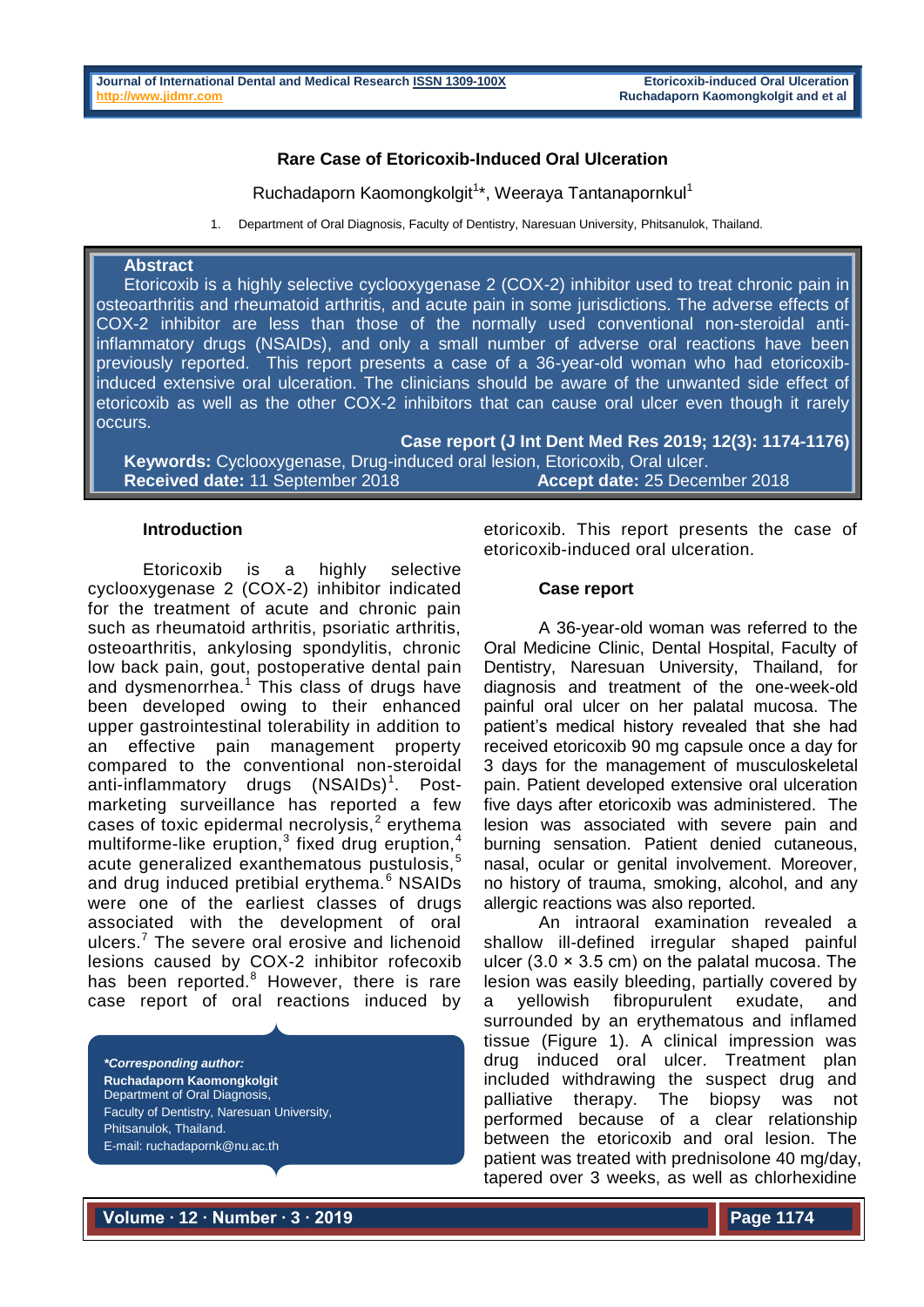mouthwash once daily. A follow-up examination was done 1 week later. The oral ulceration was significantly improved and the topical steroid. 0.1% fluocinolone acetonide in orabase was prescribed three times daily. The oral lesion was completely healed after 4 weeks (Figure 2). At three months follow-up appointment, no recurrence or development of new lesion have occurred. These effective treatments provide a clear evidence supporting the association of administered etoricoxib drug and oral lesions. Therefore, patient was informed not to take this drug.



**Figure 1.** Extensive Oral Ulceration on the Palatal Mucosa.



**Figure 2.** Four Weeks Follow-up Showed Complete Remission of Oral Lesion.

# **Discussion**

Adverse drug reactions are common and will likely to be increasingly found as the newer therapeutic agent are developed.<sup>7</sup> Oral mucosa is one of the tissues where the oral lesion can be developed as a result of the drug reaction. $9$  Drug induced oral lesions are not typically found and, therefore, sometimes are not easy to recognize. These lesions can be diagnosed based on detailed medical history and clinical findings.

Typically, these reactions are detected within weeks or months after taking the medications. If the lesion occurs prior to the administration of the drug, the drug interaction must be excluded. If the lesion is improved after stop taking the suspect drug, the lesion will be most likely caused by the suspect drug. Furthermore, recurrence with rechallenge confirms the diagnosis, even though this may not be feasible, impractical, and potentially dangerous. Concurrent medications must be noted.<sup>7</sup>

The most common clinical presentation of drug induced oral lesions are lichenoid reactions, ulcers, bullous disorders, pigmentation, fibrovascular hyperplasia, white lesions, dysesthesia, osteonecrosis, infection, angioedema, and malignancy.<sup>7</sup> This report presents rare case of adverse oral reactions associated with the COX-2 inhibitor etoricoxib. Extensive oral ulcer appeared and later resolved after the withdrawal of etoricoxib and palliative therapy. Although the lesions are normally resolved by itself after the discontinuing the causative drug, tropical and systemic corticosteroid is prescribed, depending on the severity of the lesion, to accelerate the healing and reduce pain as done in this case.

Although etoricoxib has several benefits over the conventionally used NSAIDS such as its effectiveness for the acute and chronic main management with fewer gastrointestinal side effect<sup> $\uparrow$ </sup> and its use as alternative drug for NSAID intolerant patients, $10$  this study demonstrated the etoricoxib induced oral reaction that could occasionally arise. Therefore, the clinicians should be aware not only of etoricoxib that is able to induce oral ulceration but also the other COX-2 inhibitors that can provoke oral lesions.

**Volume ∙ 12 ∙ Number ∙ 3 ∙ 2019**